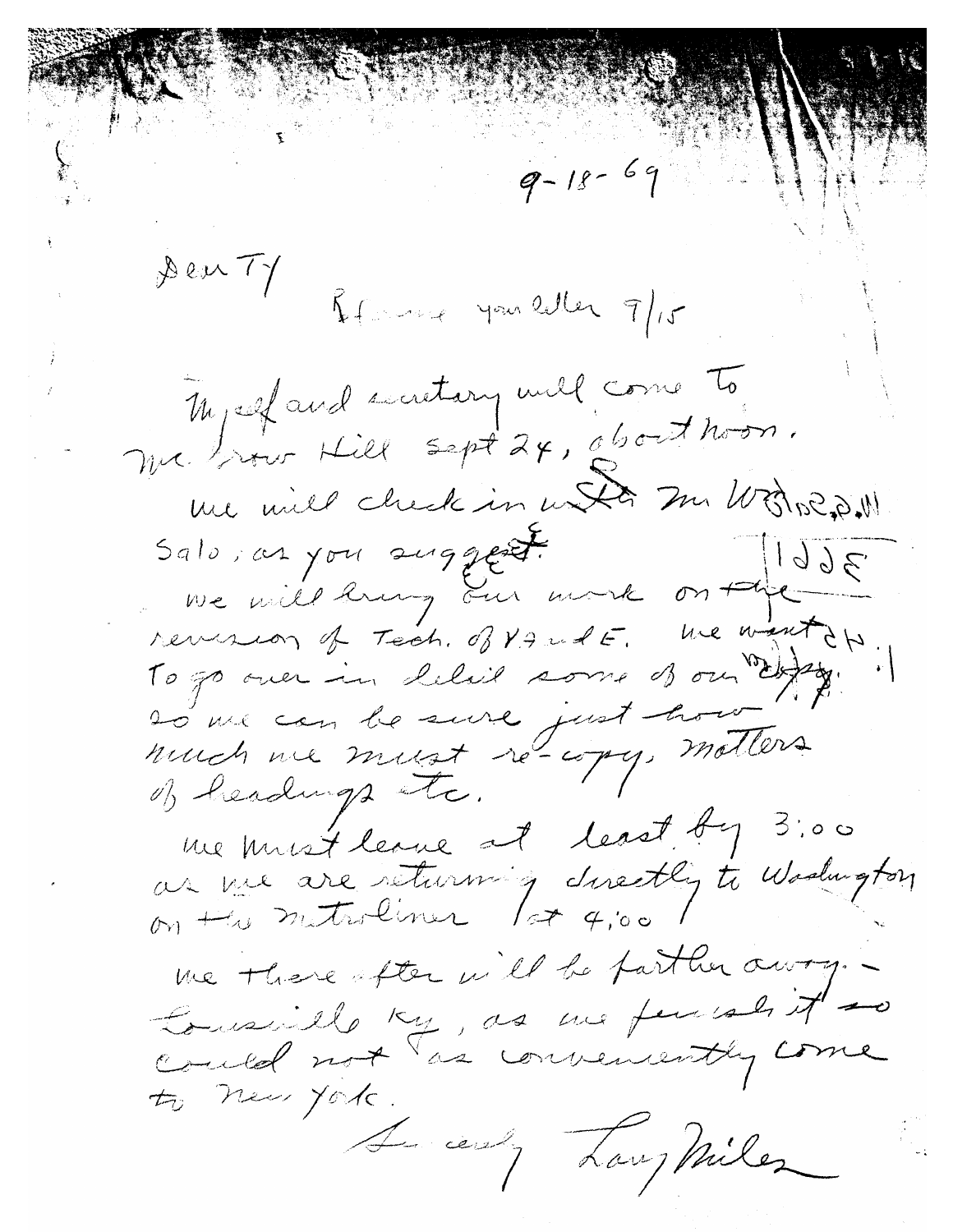**b** McGRAW-HILL BOOK COMPANY

**330 WEST 42ND STREET. NEW YORK. N.V. 10036** 

**A DIVISION OF McGRAW-HILL. INC.** 

**PROFESSIONAL** & **REFERENCE BOOK DIVISION** 

September 15, 1969

L. D. Miles Box **4740**  Washington, D **.C** . **<sup>20020</sup>**

Dear Larry:

Thanks for your recent letter -- also pleased to hear from you.

I will be out-of-town on Sept. 24, but you could stop in to see Mr. William G. Salo, Editor, Engineering Books. Bill could be of much help to you.

The Spanish edition of your book will be sent to you **as**  soon as it is published. Since the book is not yet out, I cannot send you the address in Mexico where the book can be purchased.

I **am** turning a copy of your letter over to our sales group for the handling of the AIIE.

Best regards.

Sincerely yours,

Tyler G. Hicks Entor-in-Chief, Engineering, Science, and Management Professional and Reference Book Division

**n;~/mk**  cc: W. G. Salo